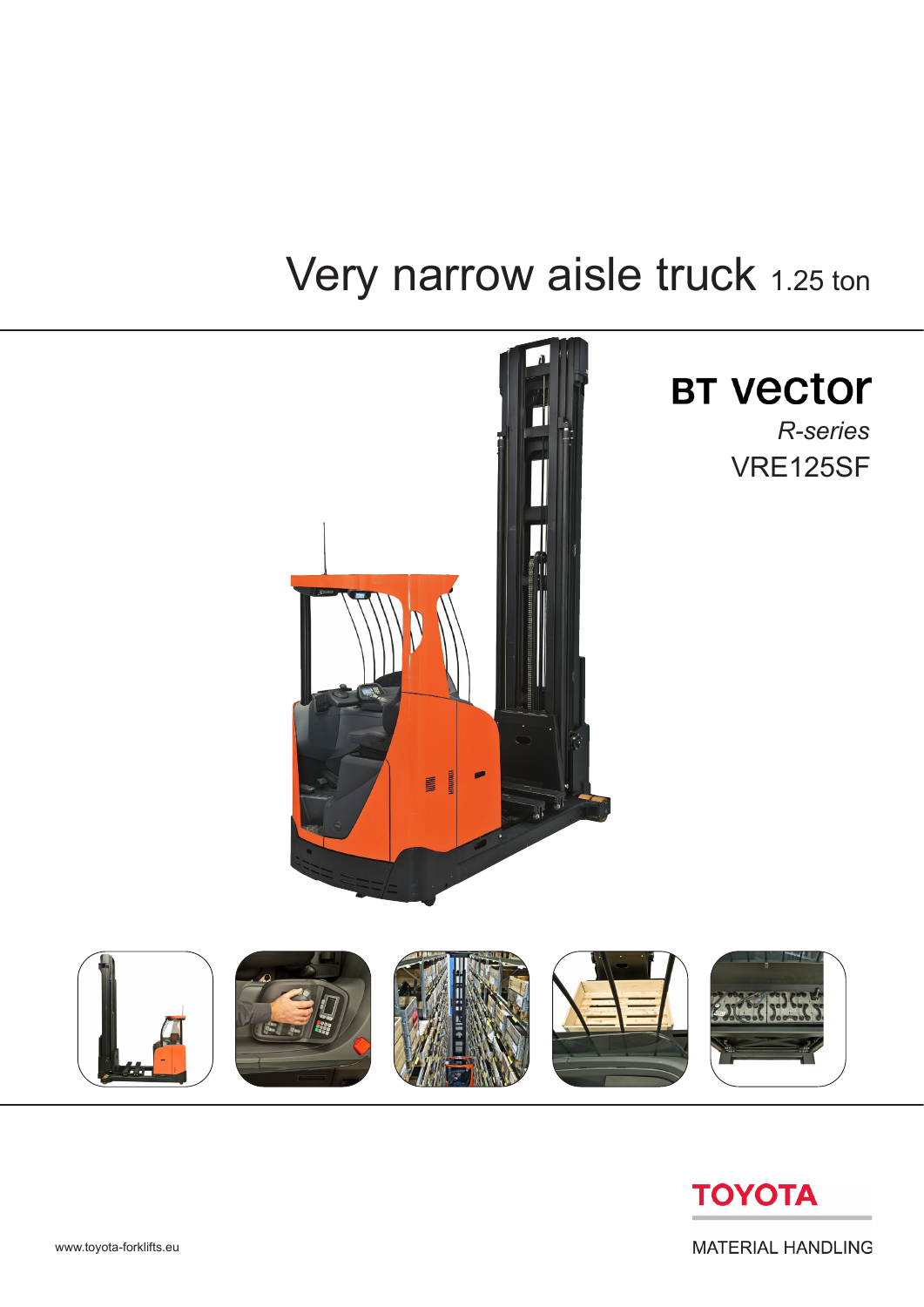### **Very Narrow Aisle truck**

|                                       |      | <b>Truck specifications</b>                            |                 | <b>VRE125SF</b> |               |  |  |  |
|---------------------------------------|------|--------------------------------------------------------|-----------------|-----------------|---------------|--|--|--|
|                                       | 1.1  | Manufacturer                                           |                 |                 | Toyota        |  |  |  |
| Identification                        | 1.2  | Model                                                  |                 |                 | VRE125SF      |  |  |  |
|                                       | 1.3  | <b>Drive</b>                                           |                 |                 | Electric      |  |  |  |
|                                       | 1.4  | Operator type                                          |                 |                 | Seated        |  |  |  |
|                                       | 1.5  | Load capacity/rated load                               | Q               | kg              | 1250          |  |  |  |
|                                       | 1.6  | Load centre                                            | C               | mm              | 600           |  |  |  |
|                                       | 1.9  | Wheelbase                                              | у               | mm              | 2137/2537     |  |  |  |
| Weight                                | 2.1  | Service weight including battery                       |                 | kg              | 4630          |  |  |  |
|                                       | 2.2  | Axle load, with load, drive/support arm wheel          |                 | kg              | 2411/3477     |  |  |  |
|                                       | 2.3  | Axle load, without load, drive/support arm wheel       |                 | kg              | 1983/2647     |  |  |  |
|                                       | 3.1  | Drive/support arm wheel                                |                 |                 | Vulkollan     |  |  |  |
|                                       | 3.2  | Wheel size, front                                      |                 | mm              | Ø 230x110     |  |  |  |
| Wheels                                | 3.3  | Wheel size, rear                                       |                 | mm              | Ø 400x160     |  |  |  |
|                                       | 3.5  | Wheels, number front/rear $(x =$ driven wheels)        |                 |                 | 4/1x          |  |  |  |
|                                       | 3.6  | Track width, front                                     | $b_{10}$        | mm              | 1220          |  |  |  |
|                                       | 4.2  | Height, mast lowered                                   | $h_{1}$         | mm              | 3135 *        |  |  |  |
|                                       | 4.3  | Free lift                                              | h <sub>2</sub>  | mm              | 2090 *        |  |  |  |
|                                       | 4.4  | Lift                                                   | h <sub>3</sub>  | mm              | 6035 *        |  |  |  |
|                                       |      | Lift height                                            | $h_{23}$        | mm              | 6400*         |  |  |  |
|                                       | 4.5  | Height, mast extended                                  | $h_a$           | mm              | 7965 *        |  |  |  |
|                                       | 4.7  | Height of overhead guard                               | $h_{6}$         | mm              | 2261          |  |  |  |
|                                       | 4.8  | Seat height                                            | h <sub>7</sub>  | mm              | 1100          |  |  |  |
|                                       | 4.15 | Height of lowered forks                                | $h_{13}$        | mm              | 365           |  |  |  |
| <b>Dimensions</b>                     | 4.19 | Overall length                                         | $I_{1}$         | mm              | 2740/3140     |  |  |  |
|                                       | 4.21 | Overall width                                          | $b_{1}$         | mm              | 1375/1490     |  |  |  |
|                                       | 4.22 | Fork dimensions                                        | s/e/l           | mm              | 75/180/1200 * |  |  |  |
|                                       | 4.25 | Width over forks                                       | b <sub>5</sub>  | mm              | 550           |  |  |  |
|                                       | 4.31 | Ground clearance, with load, below mast                | m <sub>1</sub>  | mm              | $70\,$        |  |  |  |
|                                       | 4.32 | Ground clearance, centre of wheelbase                  | m <sub>2</sub>  | mm              | 60            |  |  |  |
|                                       | 4.34 | Aisle width for pallets 800x1200 lengthways            | A <sub>st</sub> | mm              | 1450 *        |  |  |  |
|                                       | 4.35 | Turning radius                                         | $W_a$           | mm              | 2389/2789     |  |  |  |
|                                       | 5.1  | Travel speed, with/without load                        |                 | km/h            | 11,25/14      |  |  |  |
|                                       | 5.2  | Lift speed, with/without load                          |                 | m/s             | 0,40/0,50     |  |  |  |
| Performance<br>data<br>Electric motor | 5.3  | Lowering speed, with/without load                      |                 | m/s             | 0,50/0,48     |  |  |  |
|                                       | 5.9  | Acceleration time, with/without load (0-10m)           |                 | s               | 5,7/5,2       |  |  |  |
|                                       | 5.10 | Service brake                                          |                 |                 | Electric      |  |  |  |
|                                       | 6.1  | Drive motor rating S2 60 min                           |                 | kW              | 7,5           |  |  |  |
|                                       | 6.2  | Lift motor rating S3 15%                               |                 | kW              | 15            |  |  |  |
|                                       | 6.4  | Battery voltage, nominal capacity $K_{5}$              |                 | V/Ah            | 48/620 *      |  |  |  |
|                                       | 6.5  | <b>Battery weight</b>                                  |                 | kg              | 956 *         |  |  |  |
|                                       | 6.6  | Energy consumption acc to VDI cycle <sup>1)</sup>      |                 | kWh/h           |               |  |  |  |
| Other                                 | 8.1  | Type of drive control                                  |                 |                 | Variable AC   |  |  |  |
|                                       | 8.4  | Sound level at the driver's ear according to EN 12 053 |                 | dB(A)           | 61            |  |  |  |

1) Contact your supplier for information

\* Other dimensions available

All data are based on table configuration. Other configurations may give other values.

Truck performance and dimensions are nominal and subject to tolerances.

Toyota Material Handling products and specifications are subject to change without notice.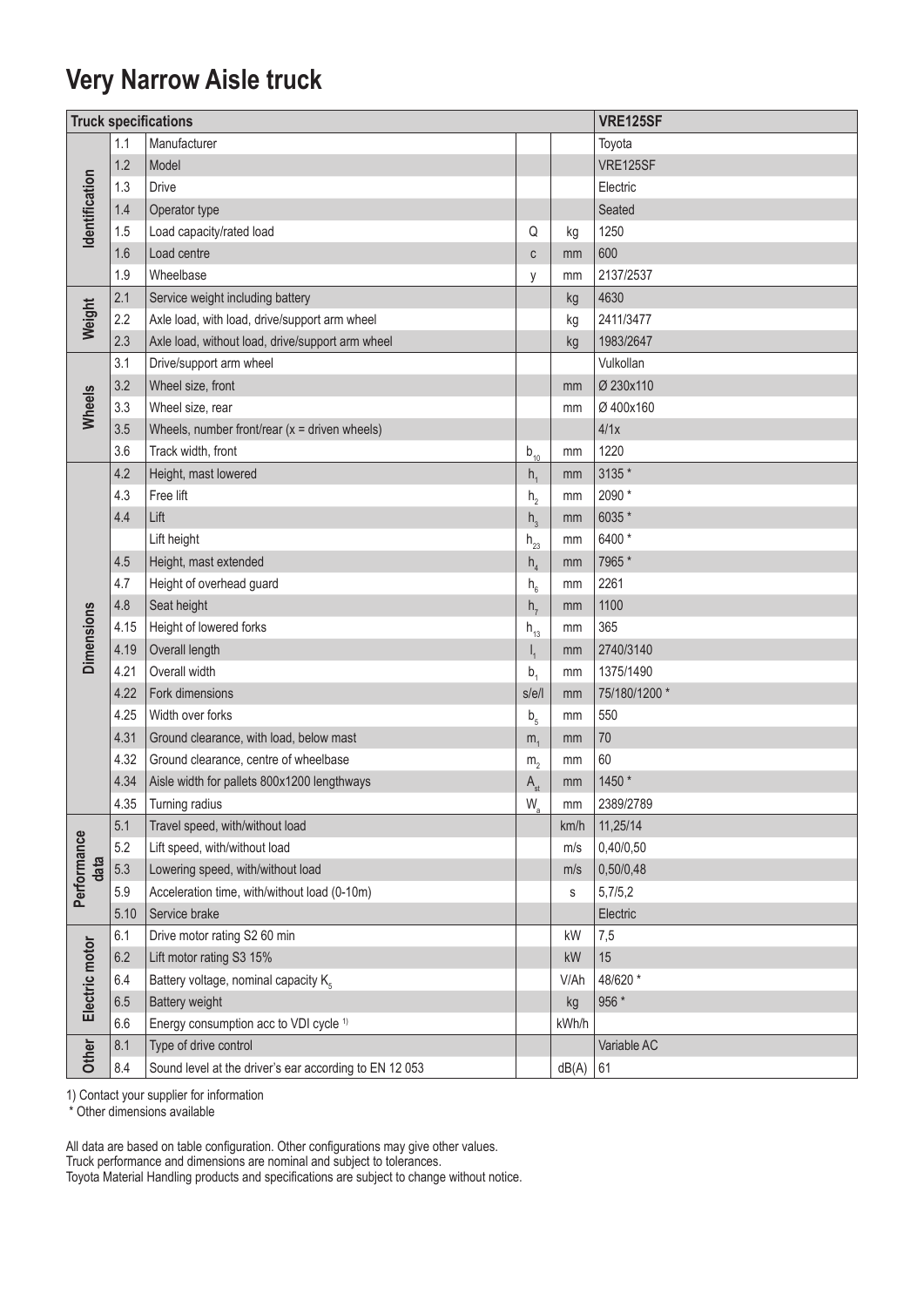### **Mast dimensions**

# **BT Vector**

| <b>Mast</b>     |                      |    |    | <b>Triplex Hi-Lo</b> |      |      |      |      |      |      |      |       |       |       |
|-----------------|----------------------|----|----|----------------------|------|------|------|------|------|------|------|-------|-------|-------|
| <b>VRE125SF</b> | Lift height          |    | mm | 4600                 | 5200 | 5800 | 6400 | 7300 | 7900 | 8500 | 9100 | 9700  | 10300 | 11300 |
|                 | Lift                 | h. | mm | 4525                 | 5125 | 5725 | 6325 | 7225 | 7825 | 8425 | 9025 | 9625  | 10225 | 11225 |
|                 | Height, mast lowered | h  | mm | 2535                 | 2735 | 2935 | 3135 | 3570 | 3770 | 3970 | 4170 | 4505  | 4705  | 5035  |
|                 | Free lift            | h. | mm | 1490                 | 1690 | 1890 | 2090 | 2524 | 2724 | 2924 | 3124 | 3458  | 3658  | 3990  |
|                 | Heigh, mast extended |    | mm | 5265                 | 5865 | 6465 | 7065 | 7965 | 8565 | 9165 | 9765 | 10365 | 10965 | 11965 |